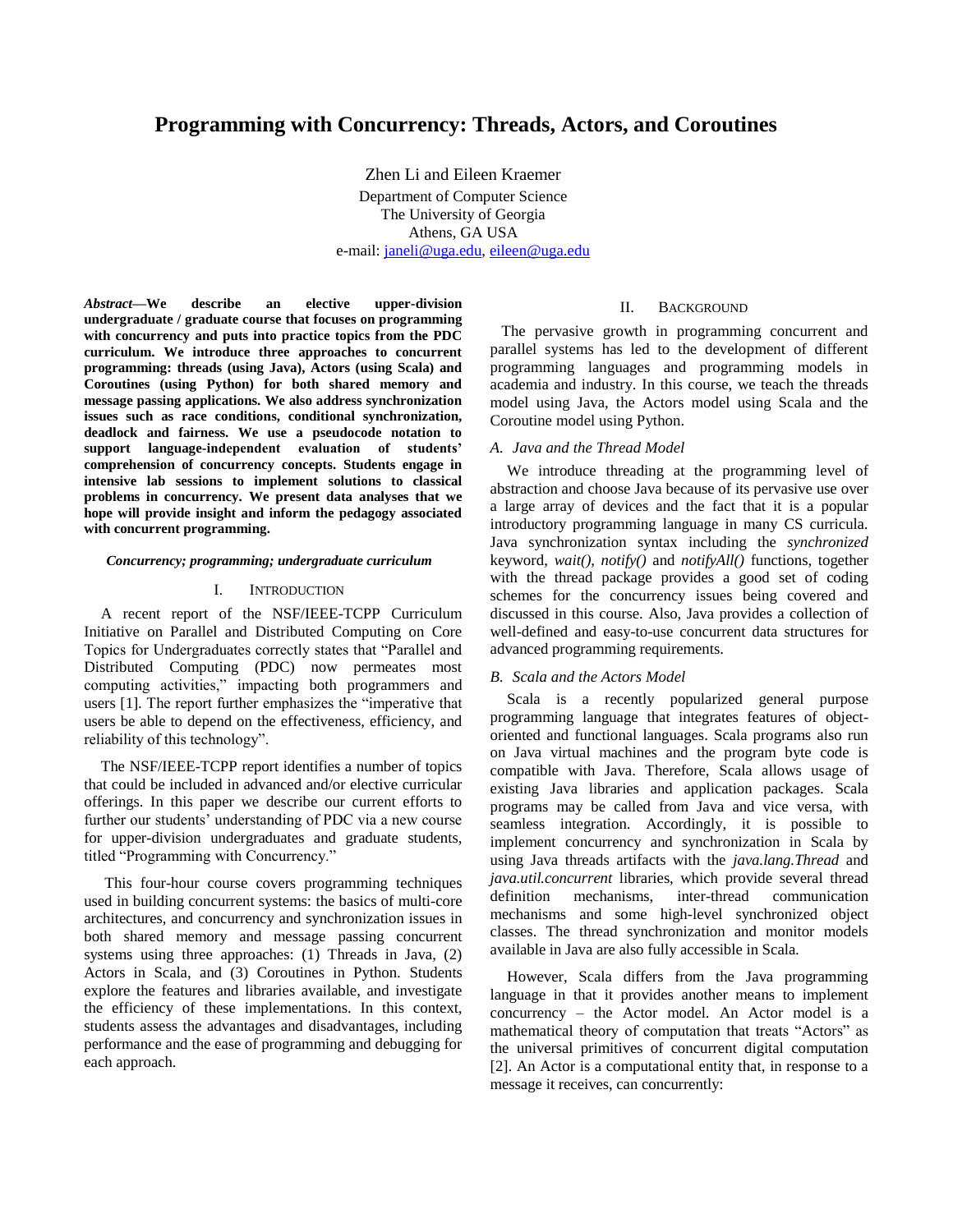- send messages to other Actors;
- create new Actors;
- designate how to handle the next message it receives

No assumed order exists for the above actions and they may be carried out concurrently. In addition, two messages sent concurrently can arrive in either order. The Actor model enables asynchronous communication and control structures as patterns of message processing.

The Actor model illustrates a fundamental concept of the "happened before" relation, a relation among distinct events in a universe that defines the concept of time [3]. This partial relation may be extended to a full relation with an algorithm that results in a non-deterministic event sequence in a distributed system. In such a distributed system, tasks may be carried out on computational units that are either spatially separated or on a single processor. These fundamental notions characterize a concurrent system with nondeterministic ordering of task executions. Therefore, the Actor model illustrates a way of implementing concurrency.

To support the Actor model, Scala provides a set of language utilities to deal with sending, receiving, and handling messages and the creation and recognition of different Actors. Due to the relationship between Java and Scala, their similarities and differences, as well as the Actor features provided by Scala, we choose it as a contrast to Java and its thread model.

### *C. Python and Coroutine Model*

Coroutines differ greatly from both the Java thread model and the Scala Actor model. The concept of coroutines was introduced in the early 1960s and constitutes one of the oldest proposals of a general control abstraction. The fundamental characteristics of a coroutine are introduced in [4] as follows: 1) The values of data local to a coroutine persist between successive calls to that coroutine; and 2) The execution of a coroutine is suspended as control leaves it, only to carry on where it left off when control re-enters the coroutine at some later stage.

In addition to this fundamental description, three further issues are identified in [5] for a coroutine: 1) the controltransfer mechanism, which can provide symmetric or asymmetric coroutines; 2) whether coroutines are provided in the language as first-class objects, which can be freely manipulated by the programmer, or as constrained constructs; and 3) whether a coroutine is a stackful construct, i.e., whether it is able to suspend its execution from within nested calls.

Based on these three issues, the authors of [5] classify coroutines into different categories and claim that a firstclass stackful coroutine provides the same expressiveness as obtained with one-shot continuations, which support concurrency as stated in [6]. Therefore, a system that

supports coroutines is capable of defining a concurrent system.

We choose Python not only because it is one of the most popular languages that take the advantage of coroutine concepts, but also because Python provides language features to implement concurrency with traditional thread models as well. Therefore, we expect to bring another dimension to expand students' thinking about the nature of concurrency.

### III. RATIONALE

Current trends in multi-core and multi-processor architectures demand that students in Computer Science and Computer Engineering develop substantial practical skills in concurrent and parallel programming. However, even with recent updates to the undergraduate curriculum to include PDC concepts, Computer Science students are not systematically introduced to these concepts. Difficulties in programming such systems correctly and efficiently are seen in both academia and industry. Improved understanding of human comprehension of PDC systems and a comprehensive study of how programmers use different programming language approaches to concurrency may help to provide guidance in solving these difficulties.

This new course provides a systematic introduction to concurrent programming issues and corresponding practical programming experience in working with these systems. The course is designed to not only emphasize concepts in concurrency and concurrent systems, but also to provide hands-on programming practice and experience. We have designed the course so that data collected from integrative course activities may provide meaningful data in our ongoing study of how programmers comprehend different types of concurrent systems and the costs and benefits of different programming approaches for concurrent systems.

## IV. COURSE CONTENT

# *A. Multi-core architecture and Overview of Parallel and Concurret Programming*

During the first two weeks of the course we briefly introduce students to modern computer architectures, including multi-processor and multi-core architectures. We then provide an overview of parallel and concurrent programming, introducing two basic types of concurrent systems: shared memory systems and distributed memory systems.

A primary learning objective of this portion of the course is for students to know the history of parallel and distributed computing and to comprehend the growing importance of parallel and concurrent programming given current trends in hardware development.

The lab assignment in this portion of the course involves an observation of the architecture of the student's personal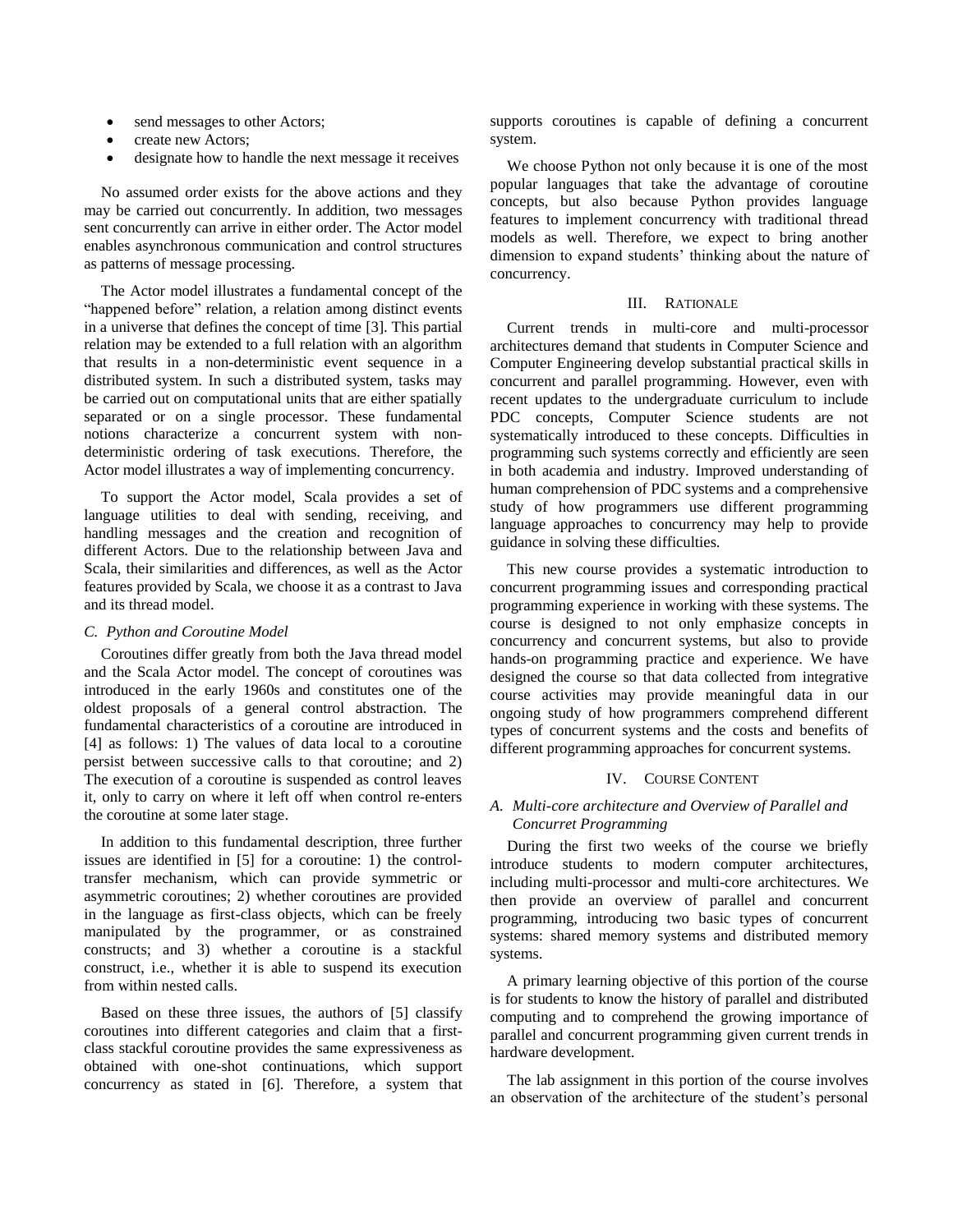computer, in which students run two pre-compiled multithreaded Java programs (a thread pool arithmetic program and a dining philosopher program) and are asked to report on both the nature of the dining philosophers problem and the utilization of CPU, RAM, and other resources during each of these programs.

# *B. UML and UML Modeling of Concurrent Systems*

Next, we spend 1 to 1.5 weeks introducing UML 2.0 class, state and sequence diagrams and studying how to use these diagrams to model concurrent systems. In particular, we study the well-defined transformation from state diagrams to threads-based implementations of monitor constructs and condition variables, and a corresponding transformation to a message-passing implementation. The goal of this module is for students to gain experience in applying abstraction and modeling to the problem of reasoning about concurrent systems and in mapping from models to code.

The lab assignment here is to model a book inventory system using UML class diagrams. Later in the course students implement both shared memory and message passing solutions for this system.

**Simple Statement** *variable = expression* Simple statements are executed atomically. Assignment is an example of a simple statement  $total = 0$ name = "John Smith" condition = True height =  $3.3$ Figure 1. Pseudocode (Assignments) **If Statement (Conditional)** IF *condition* THEN statement(s) ELSE IF *condition* THEN statement(s) ELSE statement(s) ENDIF The calculation of *condition* is not necessarily atomic if it involves function call statements. However, the IF testScore >= 90 THEN PRINTLN "A" ELSE IF testScore >= 80 THEN PRINTLM "B" ELSE IF testScore  $>= 70$  THEN PRINTLN "C" ELSE PRINTLN "F" ENDIF testScore = 88

Figure 2. Pseudocode (Contional Statement If)

**Output** B

### *C. Comprehension and Pseudo Code Modeling*

choice of branch based on a calculated *condition* value is executed atomically.

In the next 3-4 weeks of the course we introduce concurrency issues including race conditions, conditional synchronization, deadlock, and fairness with both shared memory and message passing approaches. In prior work, Tew [7] developed and validated pseudocode that supports language-independent measurements of CS1 knowledge. We have extended this pseudocode to incorporate elements related to the design and modeling of both shared memory and message passing approaches. A selected subset of this pseudocode can be seen in the figures. Figure 1 shows the pseudocode notation associated with assignment statements and Figure 2 shows the pseudocode notation associated with conditional statements. In Figure 3 we provide an example of the pseudocode we have devised for representing concurrent execution. Pseudocode designed to represent constructs in shared memory approaches are seen in Figure 4 and pseudocode designed to represent constructs in message passing approaches is seen in Figure 5.

| Parallel Execution                                                                                                                              |                                                                                                      |
|-------------------------------------------------------------------------------------------------------------------------------------------------|------------------------------------------------------------------------------------------------------|
| Statements                                                                                                                                      |                                                                                                      |
| PARA<br>statement(s)<br><b>ENDPARA</b><br>Statements within the<br>PARA/ENDPARA block are<br>executed concurrently.<br>Atomic statements within | PARA<br>PRINT "hello"<br>PRINT "world "<br><b>ENDPARA</b><br>Output<br>possibility 1: hello<br>world |
| PARA/ENDPARA are executed<br>in any order.                                                                                                      | possibility 2: world<br>hello                                                                        |
| Statements defined in a<br>function that is called<br>within the PARA/ENDPARA<br>block are executed<br>sequentially.                            | DEFINE print()<br>PRINT "hi"<br>PRINT "there"<br><b>ENDDEF</b><br>PARA<br>print()<br><b>ENDPARA</b>  |
|                                                                                                                                                 | Output<br>hi there                                                                                   |
| Statements defined in<br>functions that are called<br>within a PARA/ENDPARA<br>block are executed in any                                        | DEFINE print()<br>PRINT "hi"<br>PRINT "there"                                                        |
|                                                                                                                                                 | <b>ENDDEF</b>                                                                                        |
| order of interleaving<br>with simple statements<br>within the same<br>PARA/ENDPARA block.                                                       | PARA<br>print()<br>PRINT "world"<br>ENDPARA                                                          |
| Statements defined in two<br>functions that are called<br>within the same<br>PARA/ENDPARA block are                                             | Output<br>possibility 1: world hi<br>there<br>possibility 2: hi world                                |

Figure 3. Pseudocode (Concurrent Execution)

Use of this pseudocode allows us to evaluate student comprehension of concurrency concepts in a languageindependent manner. While Tew's pseudocode has been validated for language-independent measurement of CS1 knowledge, our extensions and their use for purposes of evaluating understanding of concurrency concepts are exploratory.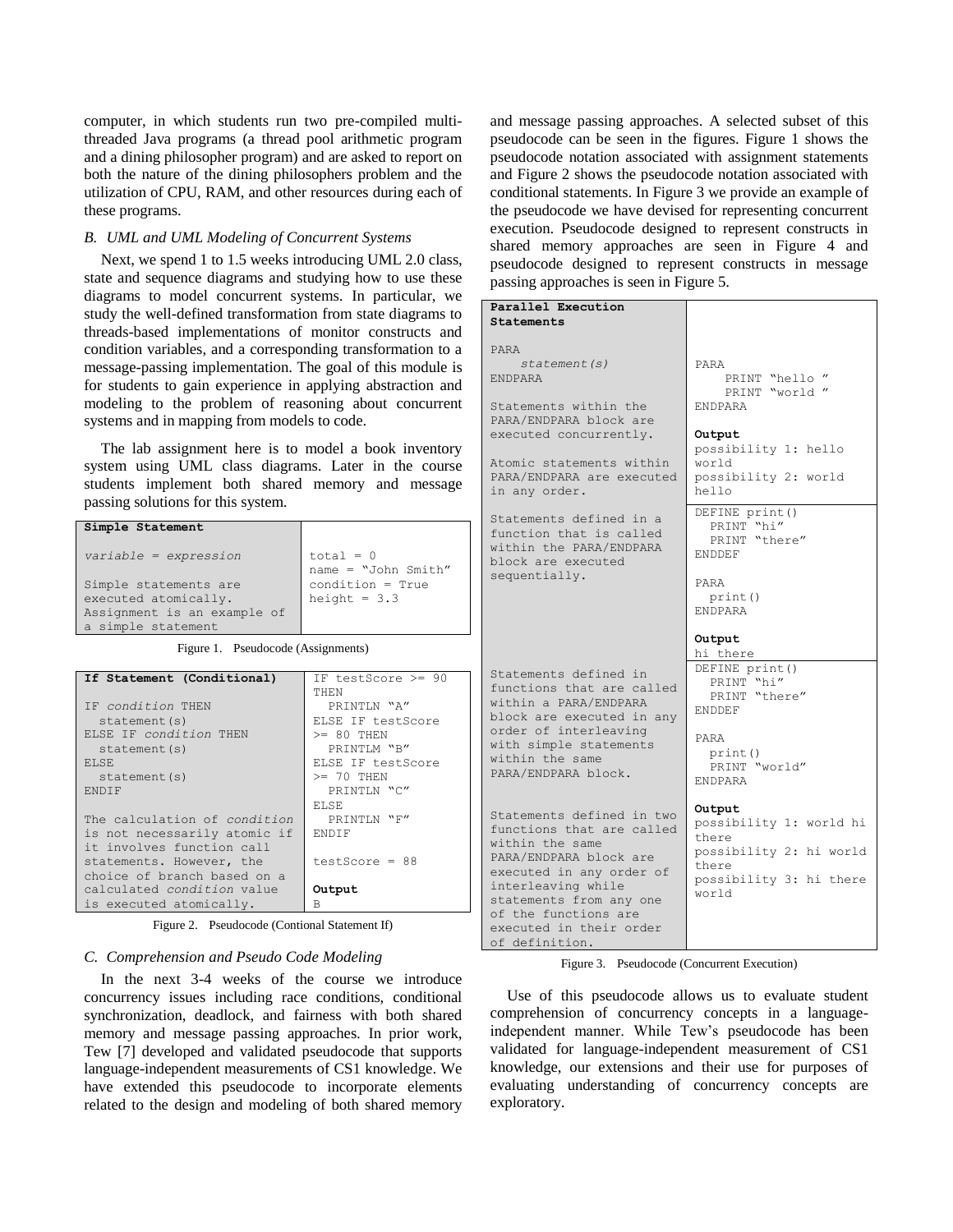| Shared Memory Concurrency |                      |
|---------------------------|----------------------|
| Exclusively Accessed      | $x = 10$             |
| Statement                 |                      |
|                           | DEFINE changeX(diff) |
| EXC ACC                   | EXC ACC              |
| statement (s)             | $x = x + diff$       |
| END EXC ACC               | END EXC ACC          |
|                           | <b>ENDDEF</b>        |
| Only appears within a     |                      |
| function definition.      | PARA                 |
|                           | changeX(1)           |
| When one function call    | change $X(-2)$       |
| executes statements       | <b>ENDPARA</b>       |
| inside an                 |                      |
| EXC ACC/END EXC ACC       | PRINTLN X            |
| block, other function     |                      |
| calls that read or modify | Output               |
| the same variables that   | 9                    |
| appear inside the markers |                      |
| may not execute until the |                      |
| first function call       |                      |
| completes or executes a   |                      |
| WAIT function.            |                      |
| Wait and Notify Functions | $x = 10$             |
|                           |                      |
| WAIT()                    | DEFINE changeX(diff) |
| NOTIFY()                  | EXC ACC              |
|                           | WHILE $x + diff < 0$ |
| Only be called inside a   | DO                   |
| EXC ACC/END EXC ACC       | WAIT()               |
| block.                    | ENDWHILE             |
|                           | $x = x + diff$       |
| Once a WAIT() function    | NOTIFY()             |
| starts execution, another | END EXC ACC          |
| function call that reads  | <b>ENDDEF</b>        |
| or modifies variables     |                      |
| inside the                | PARA                 |
| EXC ACC/END EXC ACC block | change $X(-11)$      |
| may execute.              | changeX(1)           |
|                           | ENDPARA              |
| Once a NOTIFY () function |                      |
| is executed, all WAIT()   | PRINTLN X            |
| functions finish their    |                      |
| execution.                | Output               |
|                           | 0                    |
| Both WAIT() and NOTIFY()  |                      |
| functions are atomic.     |                      |
|                           |                      |

Figure 4. Pseudocode (Shared Memory)

The pedagogical objective of this portion of the course is for students to know the two types of concurrent programming systems (shared memory vs. message passing), to comprehend the related concurrency issues (race conditions, conditional synchronization, deadlock and fairness), and to comprehend and apply the corresponding solutions to these issues (lock mechanisms vs. private data, wait and notify vs. message protocol design, and asymmetric design in concurrent systems). Another pedagogical objective is to familiarize students with the pseudocode notation so that they can use this notation to comprehend and reason about various concurrency problems and scenarios.

Students complete several in-class quizzes to practice using the pseudocode notation to create or enhance models of different concurrent scenarios such as a sum & workers system, a bounded buffer system, a dining philosophers

system and a readers-writers system. Students also model a book inventory system with pseudocode and use sequence diagrams to depict and reason about some critical scenarios of the system with their model. In a homework assignment, students search for and study different concurrency-related bugs (mainly through the open source MySQL bug report database). The goal of this assignment is to promote students' understanding of concurrency concepts via these practical examples.

| Message Passing Concurrency                           |                              |
|-------------------------------------------------------|------------------------------|
| Message Variable                                      | $m1 =$                       |
|                                                       | MESSAGE.h("hello")           |
| MESSAGE.message-                                      | $m2 =$                       |
| name(value)                                           | MESSAGE.w("world")           |
|                                                       |                              |
| A special message variable                            |                              |
| that carries a collection<br>of values. The message-  |                              |
| name is used to                                       |                              |
| distinguish message                                   |                              |
| variables from one                                    |                              |
| another.                                              |                              |
| Send Statement                                        | $m1 =$                       |
|                                                       | MESSAGE.h("hello")           |
| Send (message                                         | $m2 =$                       |
| variable).To(object)                                  | MESSAGE.w("world")           |
|                                                       |                              |
| Send a message specified                              | Send(m1) . To(r1)            |
| by message variable to a                              | Send $(m2)$ . To $(r1)$      |
| receiver object.                                      |                              |
|                                                       |                              |
| A send statement is                                   |                              |
| asynchronous, which means                             |                              |
| that the order in which                               |                              |
| messages are received may<br>differ from the order in |                              |
| which they were sent.                                 |                              |
| Receive Statement                                     | CLASS Receiver               |
|                                                       | DEFINE receive               |
| ON RECEIVING                                          | ON RECEIVING                 |
| message                                               | MESSAGE.h(var)               |
| statement(s)                                          | PRINT var                    |
| message                                               |                              |
| statement(s)                                          | MESSAGE.w(var)               |
| .                                                     | PRINTLN var                  |
|                                                       | <b>ENDDEF</b>                |
| Accept the next message<br>and execute statement (s)  | <b>ENDCLASS</b>              |
| according to the type of                              | $m1 =$                       |
| the message.                                          | MESSAGE.h("hello")           |
|                                                       | $m2 =$                       |
|                                                       | MESSAGE.w("world")           |
|                                                       |                              |
|                                                       | $r1$ = new Receiver()        |
|                                                       | r1.receive()                 |
|                                                       |                              |
|                                                       | Send $(m1)$ . To $(r1)$      |
|                                                       | Send $(m2)$ . To $(r1)$      |
|                                                       |                              |
|                                                       | Output                       |
|                                                       | possibility1: hello<br>world |
|                                                       | possibility2: world          |
|                                                       | hello                        |
|                                                       |                              |

Figure 5. Pseudocode (Message Passing)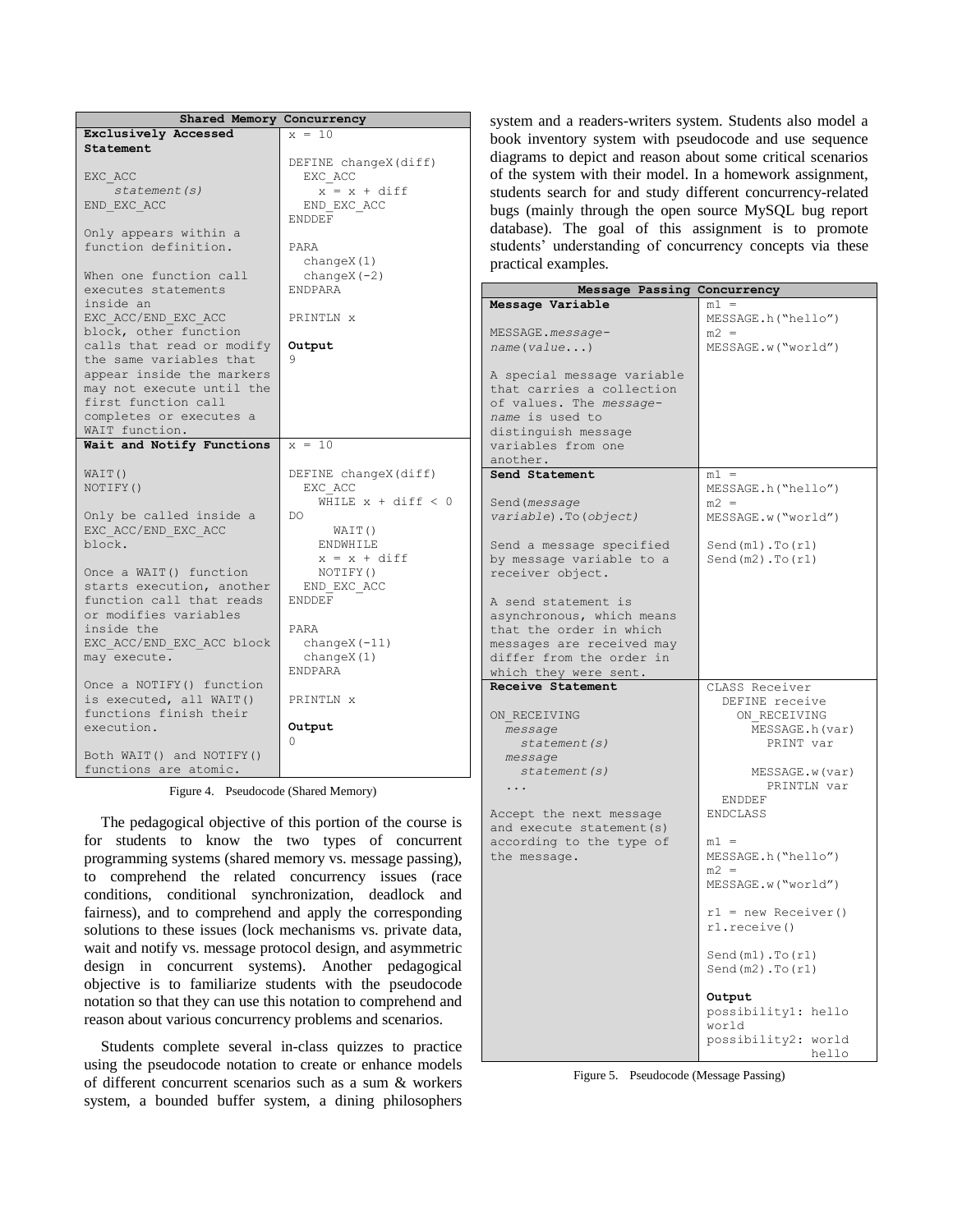# *D. Implementation of Concurrent Systems*

This portion of the course takes about 8-10 weeks and has three major phases. First, we introduce students to general knowledge about the Java, Scala and Python programming languages. Students at UGA are already familiar with Java, but Scala is new to most students and Python is new to many. We then focus on the threading elements of Java, the Actors elements of Scala, and the Coroutine elements of Python. Finally, we look at some of the advanced concurrency programming elements in each of these languages. During this portion of the course we employ a "flipped classroom" approach, meaning that students learn about programming in these languages by reading and making use of online resources while at home and then engage in actual coding in the classroom.

Students then complete labs that employ basic Java, Scala and Python programming elements to become familiar with these three languages. Next, students implement the partymatching and sleeping barber problem with Java threads, Scala Actors and Python Coroutines during in-class lab projects. Finally, students implement the book inventory system as both a shared memory system and a message passing system.

The learning objectives of this portion of the course are for students to know, comprehend, and apply knowledge of these programming languages and their concurrency constructs to implement solutions to concurrent problems.

# *E. Research in Human Factors and Software Engineering of Concurrent Systems*

This element of the course is conducted in parallel with the implementation components. The pedagogical objective of this portion is to make students aware of the difficulties inherent in programming concurrent software, the historical and practical concerns of designing development environments for these programming activities and the human factors issues involved. Paper presentations and inclass discussions are the means by which the objective is achieve. Students choose a paper that addresses concurrent or parallel software engineering issues or human factors in programming and present it to the class. Each student reads every paper and participates in the discussion of all presented papers.

# V. STUDY DESIGN

In the context of teaching this course, we observe and collect data on characteristics of students' comprehension of shared memory and message passing concurrent systems, the impact of learning each approach on students' comprehension of concurrency concepts, and the ease or difficulty with which students are able to apply these approaches (design, implement, and debug) to the solution of classical problems in concurrency.

As described in sections III.A, III.B and III.C all subjects receive, as a group, the same instruction on 1) general knowledge about multi-core architectures and parallel and concurrent programming; 2) UML and UML modeling of concurrent systems; 2) the threading elements of Java, the Actors elements of Scala, and the Coroutine elements of Python; and 3) Comprehension of shared memory and message passing systems and pseudocode modeling.

For purposes of Test 1, subjects are separated into two groups, a shared memory group (S) and a distributed memory group (D), such that the groups have equivalent performance on previous homeworks, labs and quizzes. The test contains two sections of questions, and both groups take both sections of the exam. However, to account for any practice/learning effect that may result from answering similar questions on the two sections we had group S take the shared memory section first and group D take the message passing section first.

In this test, we expect to learn about and compare student difficulties in comprehending the same problem in two forms (shared memory vs. message passing), regardless of actual programming models.

The program used in the test is the single-lane bridge problem in which cars travel in two directions using the same single-lane bridge. In the test, we describe the problem using both natural language (English) and the pseudocode notation described above. We give descriptions of what has already happened in the system and ask students to predict what could happen next, and to explain their reasoning. Figures 7- 8 illustrate sample test questions in shared memory and message passing sections in a scenario consisting of a bridge, two red cars and a blue car.

Students' answers to these test questions are graded according to the misconceptions apparent in their explanations. In an earlier study [8], we identified and categorized concurrency-related misconceptions about shared memory systems into a hierarchy of 5 categories. In this study, we identify misconceptions about message passing system and combine this into the hierarchy of 5 categories, as depicted in Table II and discussed in Section VI.

Next, as a group, subjects receive instruction in programming with basic elements of Java, Scala and Python (without the concurrency-specific programming features). We then review solutions to Test 1 and instruct subjects to implement two concurrent programs, a party-matching problem and a sleeping-barber problem in three different forms: shared memory (with Java Threads), message passing (with Scala Actors) and cooperative (with Python Coroutines).

In the party-matching problem, boys and girls come to a party individually, but may only leave with a partner of the opposite sex. In the sleeping-barber problem, customers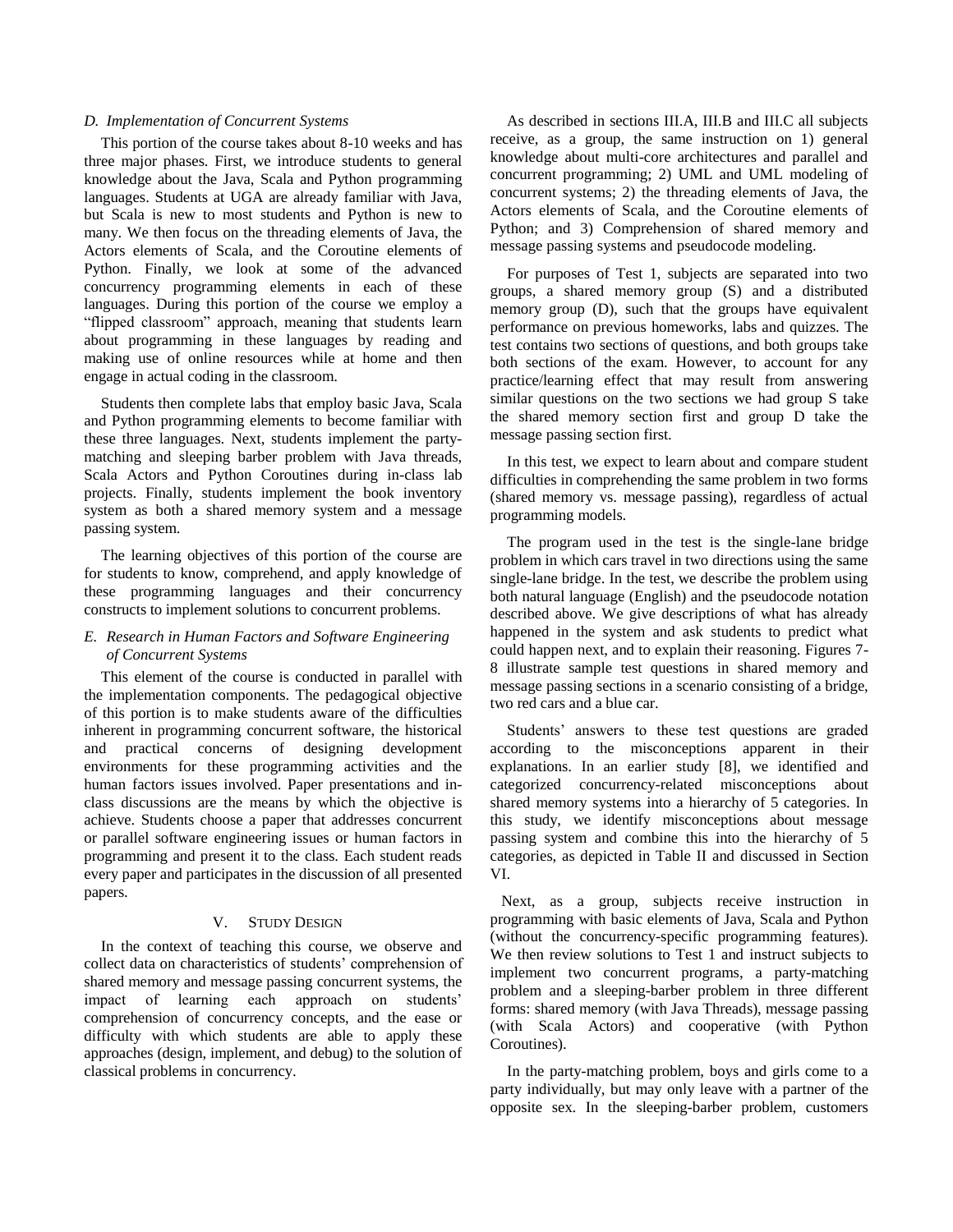come to a barber's shop with a limited waiting area, wait if all barbers are busy or are served if one of the barbers is available. The barbers keep working when customers are waiting or take a rest when no customer is in the shop.

PARA redCarA.run() redCarB.run() blueCarA.run() END\_PARA

Suppose **redCarA** has called the *redEnter()* method on line 9 but has not returned. Then **redCarB** invokes its *run()* method and calls the *redEnter()* method but also has not returned.

**Decide if each of the scenarios below (k-t) could happen immediately after the above. Circle YES if the sequence is possible; otherwise, circle NO. Then please provide a brief explanation of your reasoning.**

(m)**redCarB** returns from the *redEnter()* method, then calls the *redExit()* method on line 19 and blocks on the EXC\_ACC marker on line 20.

YES NO

Explanation:

Figure 6. A Sample Question in Shared Memory Section of Test 1

PARA bridge.start() redCarA.start() redCarB.start() blueCarA.start() END\_PARA

Suppose **redCarA** has sent the *redEnter* message but has not yet received any messages. Then **redCarB** invokes its *start()* method, and sends the *redEnter* message but has not yet received any messages.

**Decide if each of the scenarios below (k-t) could happen immediately after the above. Circle YES if the sequence is possible; otherwise, circle NO. Then please provide a brief explanation of your reasoning.**

(m)**redCarB** receives a *succeedEnter* message, then sends a *redExit* message and receives MESSAGE.succeedExit(2).

YES NO

Explanation:

Figure 7. A Sample Question in Message Passing Section of Test 1

TABLE I. CONCURRENCY-RELATED MISCONCEPTIONS IN **HIERARCHY** 

|      | <b>Description Level</b>                                                                                                        |
|------|---------------------------------------------------------------------------------------------------------------------------------|
| D1   | Misconceptions of the system and/or problem descriptions                                                                        |
|      | <b>Terminology Level</b>                                                                                                        |
| T1   | Misinterpretation of a term that describes thread or process behavior                                                           |
|      | <b>Concurrency Level</b>                                                                                                        |
| .C1  | Misconceptions about thread or process behaviors                                                                                |
|      | <b>Implementation Level</b>                                                                                                     |
| - T1 | Misconceptions about synchronous mechanisms                                                                                     |
| 12   | Misconceptions about asynchronous mechanisms                                                                                    |
|      | <b>Uncertainty Level</b>                                                                                                        |
| U1   | Confusion about space of executions; include impossible execution<br>sequences or fail to consider possible execution sequences |

During this period of time, subjects are required to finish online reading materials at home and complete lab assignments in class. Therefore, they learn to use the three programming languages to program two different concurrent scenarios in three different forms. Next, students all attend the same Test 2, which is a computer-based practical programming test. In this test, students are required to implement the single-lane bridge problem with Java threads, Scala Actors and Python Coroutine models in shared memory, message passing and cooperative forms. This test provides information on the costs and benefits of implementing the same problem in three forms with three different approaches.

Next, we review solutions to Test 2 and separate students into two groups with equivalent performance in the prior assignments and tests: a pair programming group (PP) and a solo programming group (SP). Students in both groups then finish the same labs involving programming the book inventory system in shared memory and message passing forms. Students in the PP group work on these lab assignments with their designated pair partner and students in the SP group work on these lab assignments individually. According to our previous study[9], students in the PP group and SP group likely experience basically the same level of challenge in finishing such programming labs.

Using the data collected during this period, including survey answers and lab submissions, we hope to evaluate the benefits and costs of pair programming in programming concurrent systems. Throughout the semester we collect survey data on the time required to complete each assignment, perceived time pressure, perceived performance, and other evaluations of preferences and subjective satisfaction. These survey data, in combination with the objective data on performance, are used to empirically evaluate the costs and benefits of the different programming models and languages employed in this course.

# VI. INITIAL DATA

Surveys on effort and preferences were collected with each lab and homework assignments. Students consistently reported difficulties with shared memory systems. In homeworks 2 (shared memory) and 3 (message passing), students were asked to write pseudocode for the boundedbuffer and dining-philosopher problems discussed in class. In a survey conducted after homework 3, only 1 student indicated that message-passing is more difficult, and 10 indicated that shared memory is more difficult. The remaining students either indicated that the two approaches were equally difficult, or they did not respond to the question.

In lab 2 (shared memory) and lab 3 (message passing) students were asked to design a book inventory system. In the post-lab survey, 8 of 11 students who responded indicated that shared memory is more difficult, 1 indicated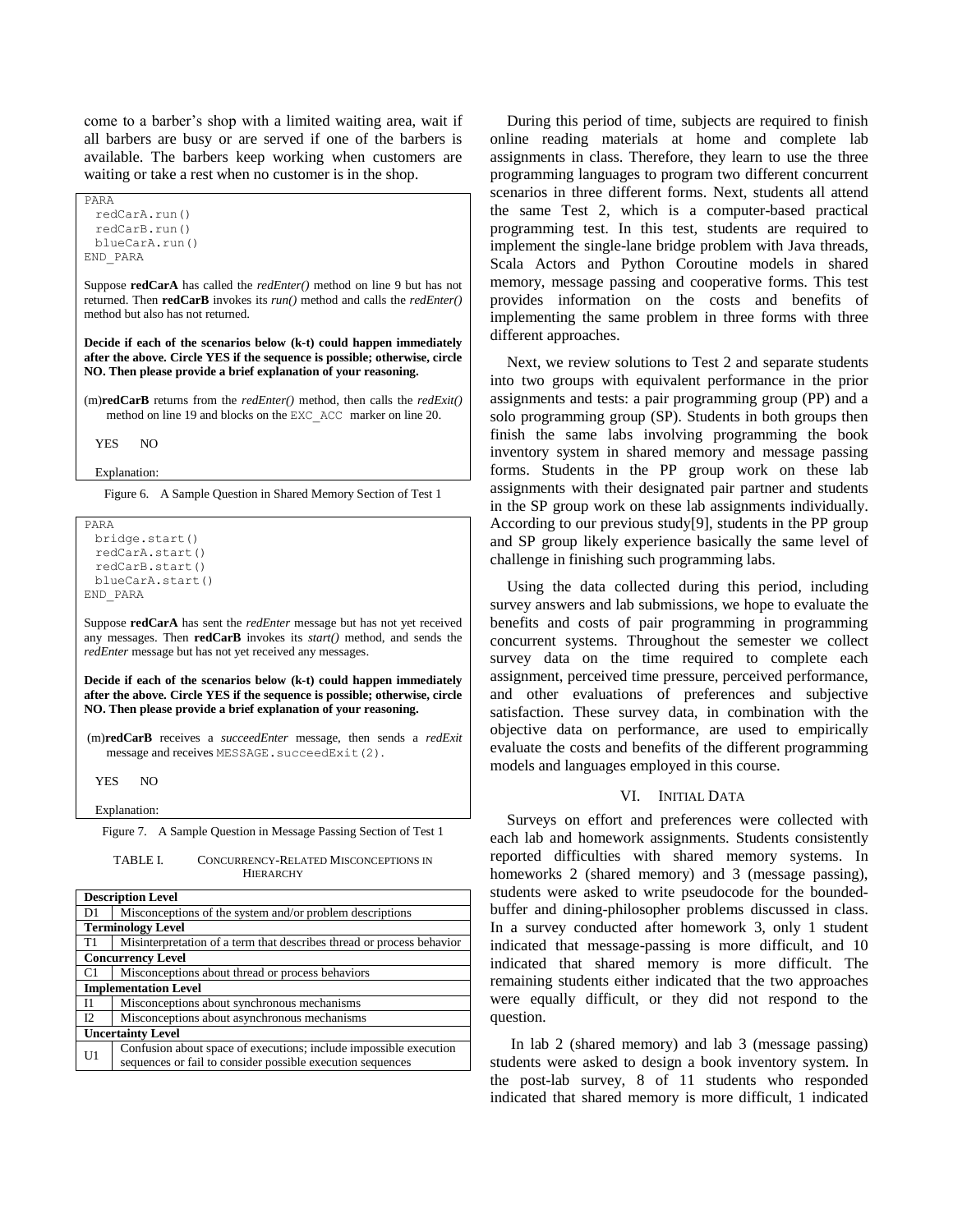that message passing is more difficult, and 2 students found the assignments equally difficult.

|  | TABLE II. | PERFORMANCES ON TEST 1 |  |
|--|-----------|------------------------|--|
|--|-----------|------------------------|--|

| Group          | <b>Shared Memory</b>           | <b>Message Passing</b>         | <b>Overall Mean</b> |
|----------------|--------------------------------|--------------------------------|---------------------|
|                | <b>Section Mean</b>            | <b>Section Mean</b>            |                     |
| S (9 students) | 56.67 / 100 (1 <sup>st</sup> ) | 81.72 / 100 (2 <sup>nd</sup> ) | 138.39 / 200        |
| D (7 students) | 76.14 / 100 (2 <sup>nd</sup> ) | 65.93 / 100 (1 <sup>st</sup> ) | 142.07 / 200        |
| All            | 65.19 / 100                    | 74.81 / 100                    |                     |

TABLE III. MISCONCEPTIONS SHOWN IN TEST 1

| <b>Message Passing</b>                                                      |  |
|-----------------------------------------------------------------------------|--|
| [D1]M1: Question setting (#students: 6)                                     |  |
| [T1]M2: Misinterpret "race condition" as "different order of messages"      |  |
| (Hstudents: 1)                                                              |  |
| [C1]M3: Send semantics : assume ability to send depends on condition at     |  |
| receiver or interpret send as a synchronous method call (#students: 7)      |  |
| [C1]M4: Receive semantics: assume receipt of acknowledgement message        |  |
| is synchronous with the occurrence of the event ((bridge entered or exited) |  |
| (#students: 7)                                                              |  |
| [I2] M5: Conflate message sending order with receiving order (#students: 6) |  |
| Four scenarios:                                                             |  |
| 1) different senders, same receiver (covered by test problem)               |  |
| 2) different senders, different receivers                                   |  |
| 3) same sender, different receivers (covered by test problem)               |  |
| 4) same sender, same receiver                                               |  |
| [U1]M6: Uncertainty (#students: 7)                                          |  |
| Increased size of state spaced causes illogical (self-contradictory)        |  |
| reasoning or occurrence of misconceptions not seen in simpler scenarios     |  |
| <b>Shared Memory</b>                                                        |  |
| [D1]S1: Conflate order of cars with their thread's name (#students: 3)      |  |
| [T1]S2: Misinterpret "race condition" as "different interleaving"           |  |
| (Hstudents: 1)                                                              |  |
| [T1]S3: Misinterpretation on terminology "block on" (#students: 2)          |  |
| [C1]S4: Conflate order of method return with order of entering/exiting      |  |
| bridge (#students: 4)                                                       |  |
| [C1] S5: Conflate locking with conditional waiting (#students: 9)           |  |
| [I1]S6: Misinterpretation of WAIT() function's effect and conflate wait     |  |
| with continuous execution of the enclosing while loop (#students: 1)        |  |
| [I1] S7: Conflate order of method invocation/return with get/release lock   |  |
| (Hstudents: 10)                                                             |  |
| [U]S8: Uncertainty (#students: 2)                                           |  |
| Increased size of state spaced causes illogical (self-contradictory)        |  |
| reasoning or occurrence of misconceptions not seen in simpler scenarios     |  |

In the cases of both the homeworks and the labs, students were asked to first solve the problem for the shared-memory case and then for the message-passing case. Thus, ordering effects could explain the preference for message-passing. Therefore, for Test 1, students were assigned into two groups S and D such that the groups had equivalent performance on previous assignments and asked to complete the sections of the exam in opposite orders. In the 1st session group S took the shared-memory section of the exam and group D took the message-passing section of the exam. In the 2nd session, each group took the remaining section of the exam. The testing order is listed in Table I.

After test 1, we again surveyed students on their perceived difficulty of the two different systems. In this survey, 11 of the 15 students who responded indicated that questions in the shared memory section were harder to answer than those in the message passing section. In the same survey, students were given the opportunity (without knowing their scores) to choose which of the two sections of the exam would count as their midterm grade. (In fact, we always used the higherscoring section to count toward their class grade). Of the respondents, 10 of the 15 chose the message passing section. Of the 5 students who chose the shared memory section, 4 took the shared memory portion in the  $2<sup>nd</sup>$  session. Of these 15 students, 13 chose correctly, in that they selected the section in which they actually scored higher. The two students who chose incorrectly chose the shared memory tion but actually scored slightly higher on the messagesing section.

est results are listed in Table III. We found no significant ference in performance between the shared-memory and ssage-passing sections. However, we did find that dents performed better in the  $2<sup>nd</sup>$  session (79.20%) than in  $1<sup>st</sup>$  session (60.71%) ( $p=0.005$ ), likely as a result of rning that occurred during the exam and/or additional dying that may have occurred between sessions. However, students' better raw scores on the message passing tion than on the shared memory section supports the vey result that students found the shared memory model re difficult to understand.

By analyzing students' explanations for each test question, identified some frequently seen misconceptions about red memory and message passing concurrent systems, as strated in Table IV.

One major misconception seen with message passing is a sunderstanding of the send function. In  $[C1]M3$ , we saw ne students interpret a message send as a method call that ld not happen unless the condition were satisfied at the eiver. For example, in a scenario in which redCarA cessfully entered the bridge, a student indicated that CarB could enter the bridge but could not exit because dCarB cannot send the redExit message until redCarA ds redExit". Some students interpret a message send as a synchronous call, writing "redCarA calls redEnter first and the bridge has to process its message first before any other messages."

The next major misconception, seen in [C1]M4, is the assumption that the occurrence of an event (entering/exiting the bridge) implies that an acknowledgement message has been received. For example, one student wrote, "redCarA is not on the bridge since it has not received any message yet".

Students exhibited difficulty in fully managing the asynchronous nature of message passing systems. Table IV lists four scenarios that may actually happen in asynchronous systems, but due to the nature of single-lane bridge problem, students were only tested on scenario 1 (different senders, same receiver) and 3 (same sender, different receivers). Looking closer into students' explanations, we see that student understanding is quite unreliable – among the six students who displayed the misconception that messages are